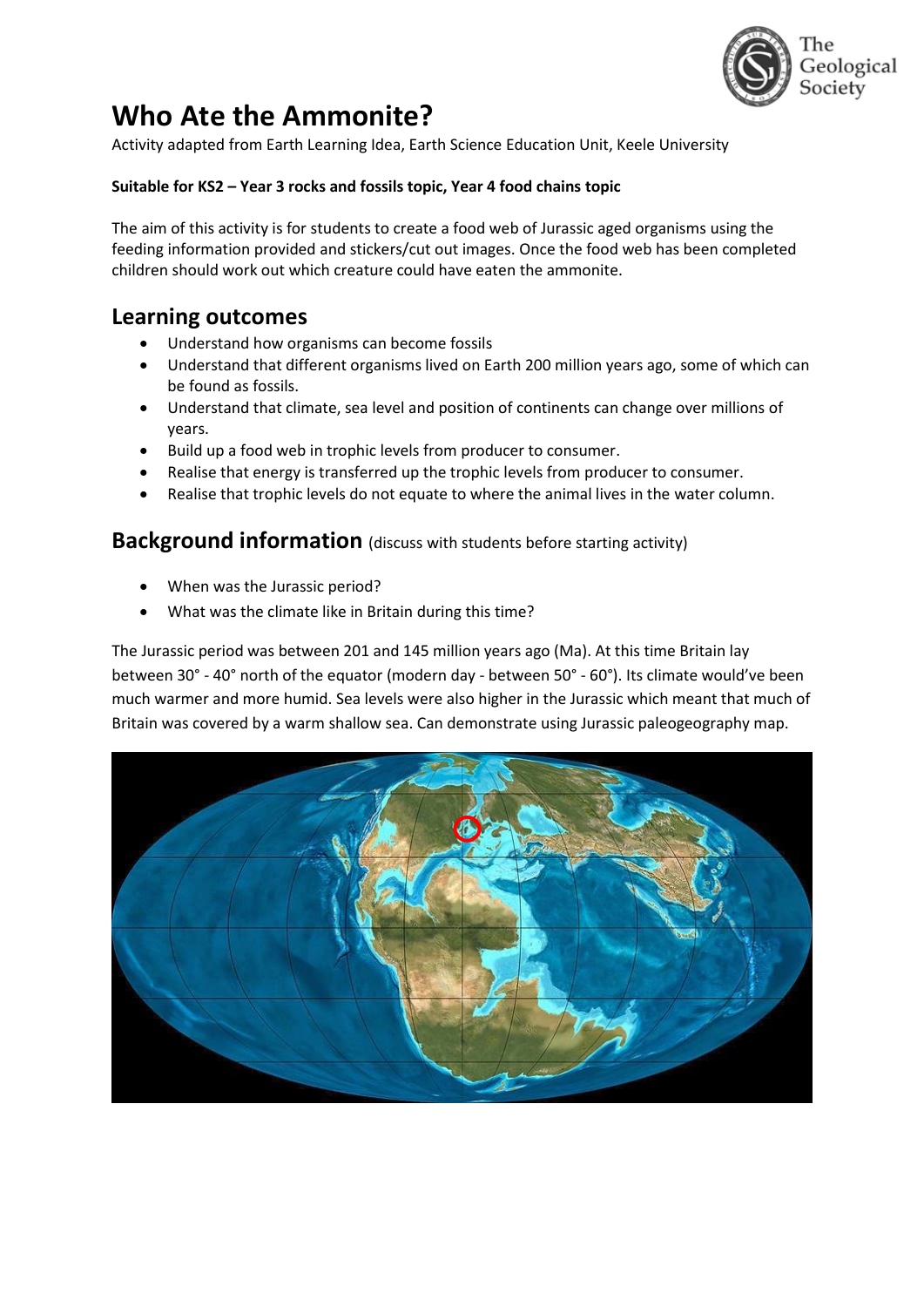

• How do animals turn into fossils?

Fossils are the preserved remains from animals and plants that used to live on Earth. Fossils can form in a few different ways (preserved in amber, ice, tarpits) but they form when an organism dies and is buried quickly in soft sediment like mud, in a calm, watery environment like at the bottom of a lake or sea bed. Being buried quickly means that the dead organisms are not eaten by scavenging animals or eroded too much by wind, waves, rain or ice. Over time layers of sediment build up on top of the organism, water is squeezed out of sediments and minerals contained in the water alter the hard parts of the organisms (bones, teeth, leaves, shells etc.) turning them into fossils. Over time, due to plate tectonics, continents collide with each other and rocks can be faulted and folded. Rocks that used to be at the bottom of the sea can be uplifted onto land. In these rocks we can sometimes find fossils.

## **Activity**

- Need to have sticker sheet/ images sheet to cut out, feeding information sheet, food web base sheet and magnetic board with magnets (optional). To save paper students could also write the names or draw pictures of the animals in the correct boxes.
- Students will need to work out 'who ate who' in the Jurassic seas. They should use the feeding information to work out where the animals fit on the Jurassic food web. Arrows on food web indicate the direction of energy/food transfer.
- Students may or may not have studied food webs/food chains at school. If not, use modern day examples to explain what food chains and food webs are (simple diagrams showing how energy is transferred from producers to consumers). Producers are organisms that can make their own energy from the sun (autotrophs), whereas consumers are organisms that must eat others to get energy (heterotrophs). Plants are producers and are always found at the start of a food chain. Animals are consumers.
- Briefly explain what the different organisms are.
- When placing stickers/ writing names, children should start at the bottom of the food web with the simplest producers (phytoplankton) and work their way up the food web.
- It's important to remember that the fish eats more than one other creature the food web will only work out if the fish is in the far right hand side box.
- After completing their food webs children can work out which animal ate the ammonite. Correct answer is the ichthyosaur.
- If time you could discuss where the different animals might have lived in the Jurassic oceans and why not all of the Jurassic animals would've been able to eat the ammonite. If you have the magnetic board, children can move the magnets around to place the animals in their correct habitats.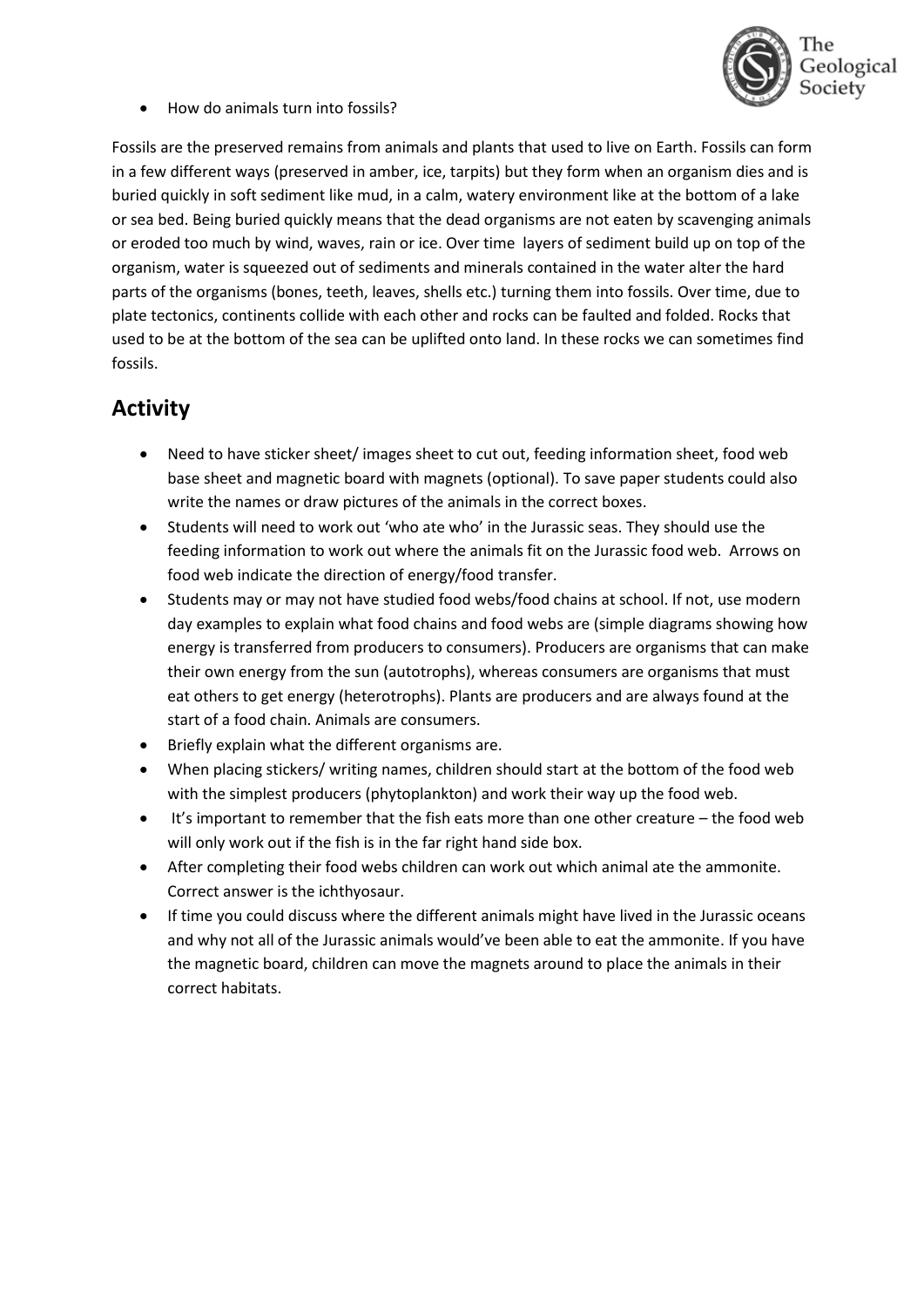

| Organism        | Where did they live?                                                               |
|-----------------|------------------------------------------------------------------------------------|
| Ammonites       | live in the deep ocean                                                             |
| Crocodiles      | need to lay their eggs on land so live closer to the shore than plesiosaurs and    |
|                 | ichthyosaurs                                                                       |
| Plesiosaurs and | gave birth to live young, they did not therefore have to lay eggs on dry land and  |
| ichthyosaurs    | could live in the deep ocean. Ichthyosaurs in particular had huge eyes for hunting |
|                 | prey in deep dark waters.                                                          |
| Phytoplankton/  | $\cdot$                                                                            |
| Plankton`       |                                                                                    |
| <b>Bivalves</b> | mostly live on or in the sea floor sediment, although some are free swimming.      |
| Shrimp          | are free swimming so live in the water column - need to eat plankton               |
| Fish            | free swimming so live in the water column                                          |

Completed food web:

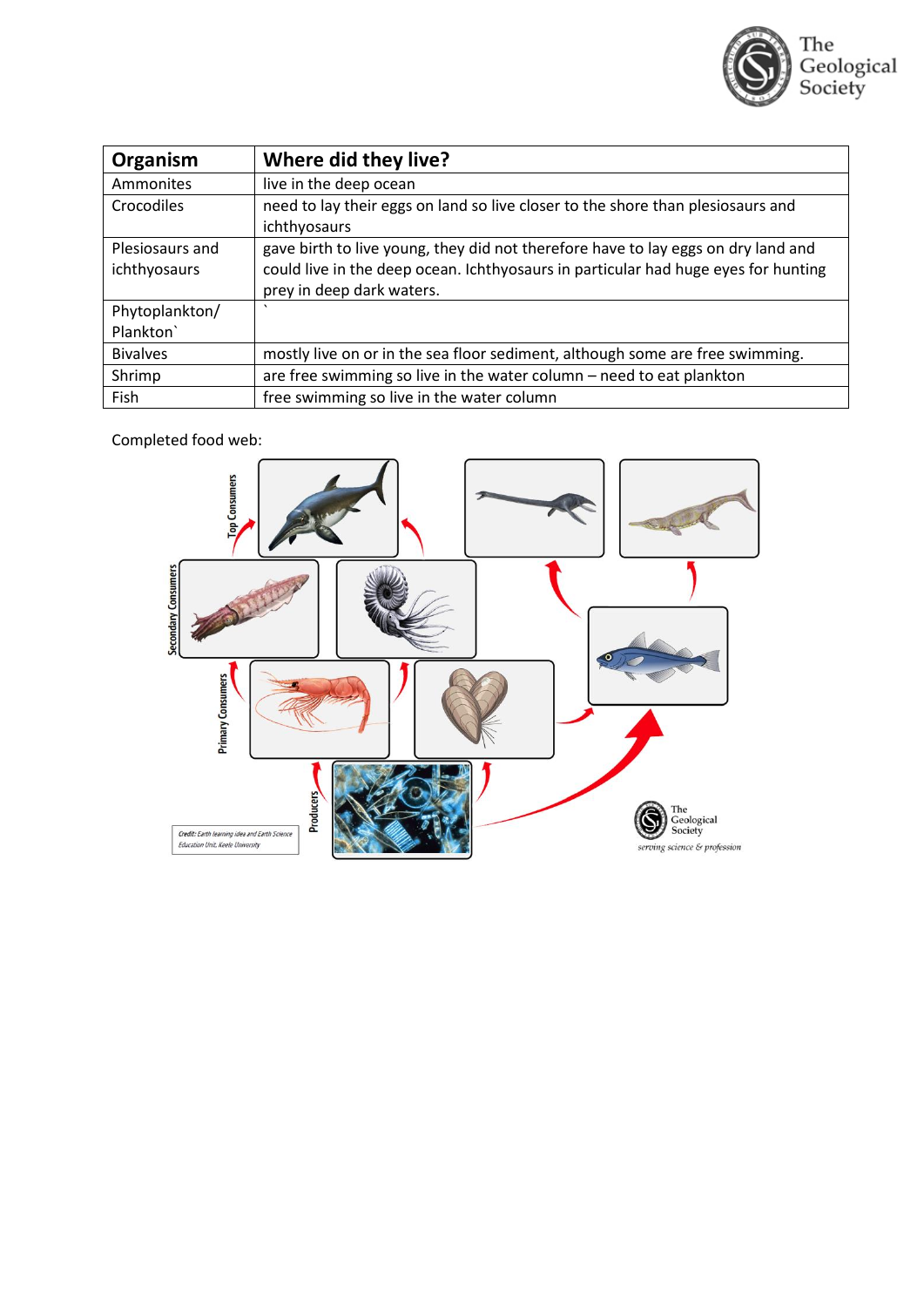

## **Jurassic fauna information**

| <b>Ammonites</b>    | Up until the mid 18 <sup>th</sup> century, ammonites were thought to be petrified snakes and<br>were called 'snakestones' or 'serpentstones'.                                                                                                                                                                                                                                                                                                                                                                                                                                                                                                                                                                                                                                                                                                                                                                                                                                                                                                                                                                                                                |
|---------------------|--------------------------------------------------------------------------------------------------------------------------------------------------------------------------------------------------------------------------------------------------------------------------------------------------------------------------------------------------------------------------------------------------------------------------------------------------------------------------------------------------------------------------------------------------------------------------------------------------------------------------------------------------------------------------------------------------------------------------------------------------------------------------------------------------------------------------------------------------------------------------------------------------------------------------------------------------------------------------------------------------------------------------------------------------------------------------------------------------------------------------------------------------------------|
|                     | The name 'ammonite' comes from the ancient Greeks who believed the shells<br>resembled the horns of the ram. So they were named after the Ram-god Ammon.<br>Ammonites are squid like animals with coiled shells similar to the modern day<br>nautilus<br>They are molluscs, most closely related to the squids, cuttlefish and octopuses<br>(coleoids).<br>Moved by sucking water through the mouth, pumping it over the gills, then<br>squirting it out of a tube below the tentacles, propelling themselves through the<br>water backwards.<br>Controlled their buoyancy by changing the amount of gas and water inside their<br>shells using a small tube called a siphuncle<br>Had sharp beaks like modern day squid and may have avoided predation by<br>squirting ink<br>The soft body of the ammonite only took up the last chamber of the shell. These<br>soft parts are not found as fossils.<br>Because there are so many different species of ammonite, they are very good<br>index fossils. This means that it is often possible to link a particular rock layer in<br>which a species of ammonite is found to a specific geological time period |
| <b>Belemnites</b>   | Squid like animals similar to ammonites but with an internal bullet shaped shell,<br>like the cuttlebone in a cuttlefish.<br>Had ten arms with hooks for grabbing prey, would've caught small fish and other<br>marine animals<br>Have been found with fossilised ink sacs so could squirt ink at predators as a                                                                                                                                                                                                                                                                                                                                                                                                                                                                                                                                                                                                                                                                                                                                                                                                                                             |
|                     | defence mechanism<br>Belemnites were prey for larger marine creatures - plesiosaurs and pliosaurs have<br>been found with belemnite guards and hooks in their stomachs.                                                                                                                                                                                                                                                                                                                                                                                                                                                                                                                                                                                                                                                                                                                                                                                                                                                                                                                                                                                      |
| <b>Ichthyosaurs</b> | Name means 'fish lizard'<br>$\overline{\phantom{a}}$<br>Large marine reptiles with long snouts, flippers, sometimes with large dorsal fins,<br>looked like modern day dolphins (convergent evolution)<br>Huge eyes, largest of any known animal, supported by sclerotic rings (rings made of<br>bone) thought to be for detecting prey in low light at water depths of up to 600m<br>Evolved from a group of Triassic aged land reptiles that returned to the sea,<br>parallel to the ancestors of modern whales and dolphins.<br>Lived from 250Ma (Triassic) to 80Ma (Cretaceous)<br>First complete ichthyosaur skeleton was discovered by Mary Anning and her<br>brother Joseph in Lyme Regis in 1812 - this is now on display at the NHM London<br>and is known to be a species of Temnodontosaurus                                                                                                                                                                                                                                                                                                                                                       |
| <b>Plesiosaurs</b>  | Large marine reptiles typically ranging from 1-16m in body length<br>Around from 200-66Ma<br>Paddle like limbs, powered by strong muscles attached to wide bony plates at the<br>shoulder and pelvis, long neck, small head.<br>Ate bony fish and soft and hard bodied cephalopods (ammonites, belemnites),<br>jaws strong enough to break shells.<br>Plesiosaurs are known to have been prey for sharks and mosasaurs known from<br>bite marks in plesiosaur fossil bones and fossilised mosasaur stomach contents<br>Short necked larger head pliosaurs were fast swimming, apex predators able to<br>grab and rip apart large animals                                                                                                                                                                                                                                                                                                                                                                                                                                                                                                                     |